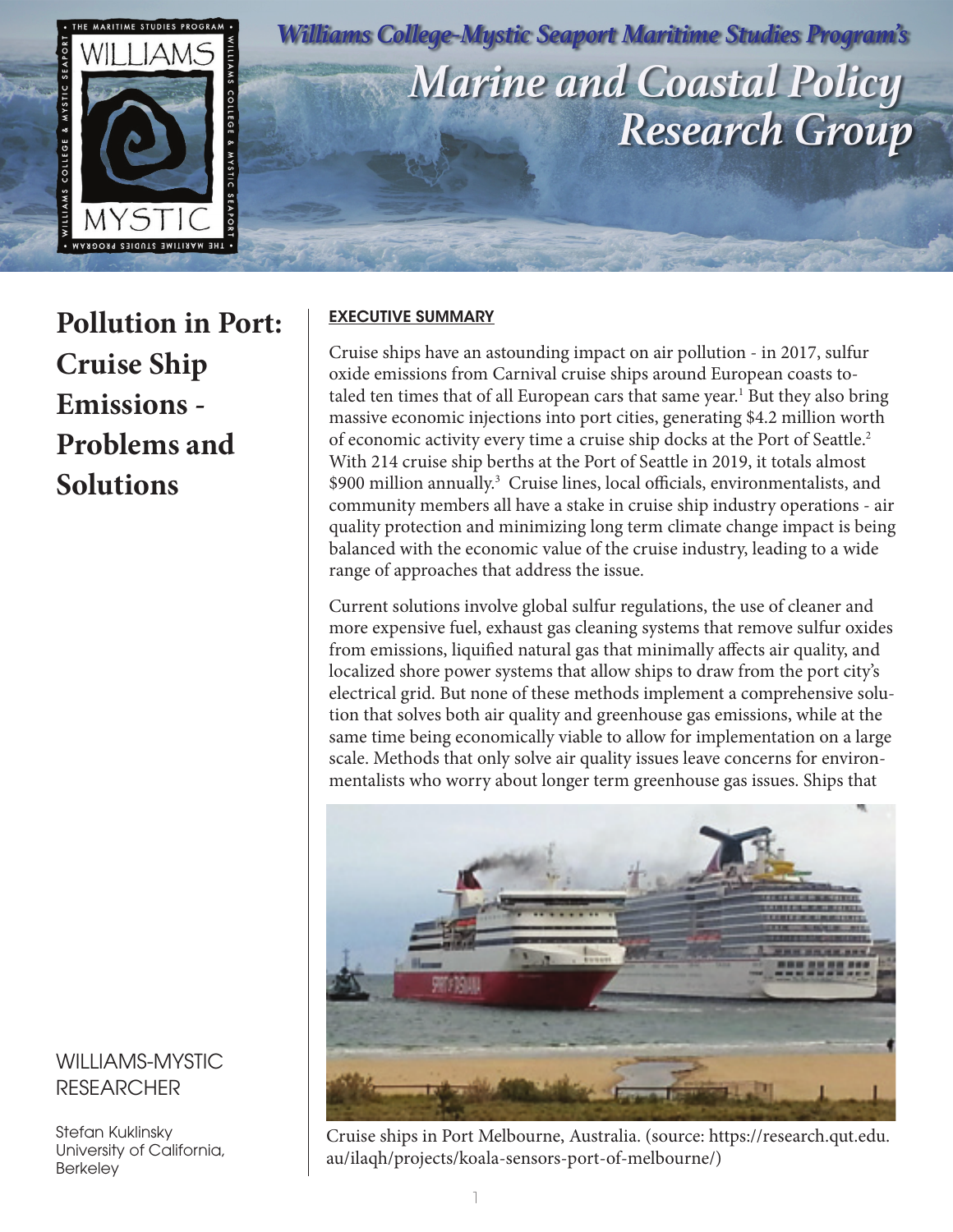use scrubbers introduce concerns over water quality, and solutions that use liquified natural gas cause concerns for citizens who see it as "bringing a bomb to the waterfront".<sup>4</sup>

Port cities along cruise routes would strongly benefit from forming a coalition that provides a "network of incentives" that encourages the establishment of large-scale shore power infrastructure, giving economic viability to the solution that satisfies all stakeholders.<sup>5</sup>

## CONTEXT OF THE ISSUE

The cruise ship industry provides essential business for many coastal destinations around the world. At the Port of Seattle alone, each docking creates \$4.2 million in economic activity, which adds up to almost \$900 million annually.<sup>6</sup> But when these ships come to port, they idle for many hours while they restock, load and unload passengers, and give their customers time to explore the area. All the while these ships are consuming immense amounts of power, usually produced by burning fuel, which then has significant impacts on local air quality. The heavy fuel oil that ships burn "contains sulphur which, following combustion in the engine, ends up in ship emissions. "Sulfur oxides (SOx) are known

to be harmful to human health, causing respiratory symptoms and lung disease. In the atmosphere, SOx can lead to acid rain, which can harm crops, forests and aquatic species, and contributes to the acidification of oceans."7 In Long Beach, CA, the second-busiest container port in the U.S., "14 percent of residents suffer from asthma, compared to 12.5 percent in Los Angeles and 8 percent in the U.S."8 Ports must balance the economic benefits with the impact on humans and the unquantifiable environmental damage, ideally finding a solution that manages to encourage business while limiting pollution.

In an effort to mitigate the negative impact of global shipping on air quality, the International Maritime Organization (IMO) has set restrictions on sulfur content in fuel, reducing the amount of sulfur oxides that can be emitted from combustion. In January 2020 a new IMO regulation took effect for all member states, requiring their ships' fuel not to exceed 0.5% sulfur content by mass, as opposed to the previous limit of 3.5%.<sup>9</sup> However, IMO regulation "allows [member States] to approve 'equivalents'", such as "accepted and approved scrubbers - otherwise known as 'Exhaust Gas Cleaning Systems', [in order to meet] the requirements for sulphur oxide reduction".10 These scrubbers filter exhaust by mixing it with seawater (washwater) which absorbs the sulfur



Map of existing and possible future ECAs as outlined in MARPOL VI and by the IMO's Marine Environmental Protection Committee, 2012.15 (source: https://www.amnautical.com/blogs/news/5833134-north-american-ecawill-change-shipping-forever#.XsdfqhNKh25)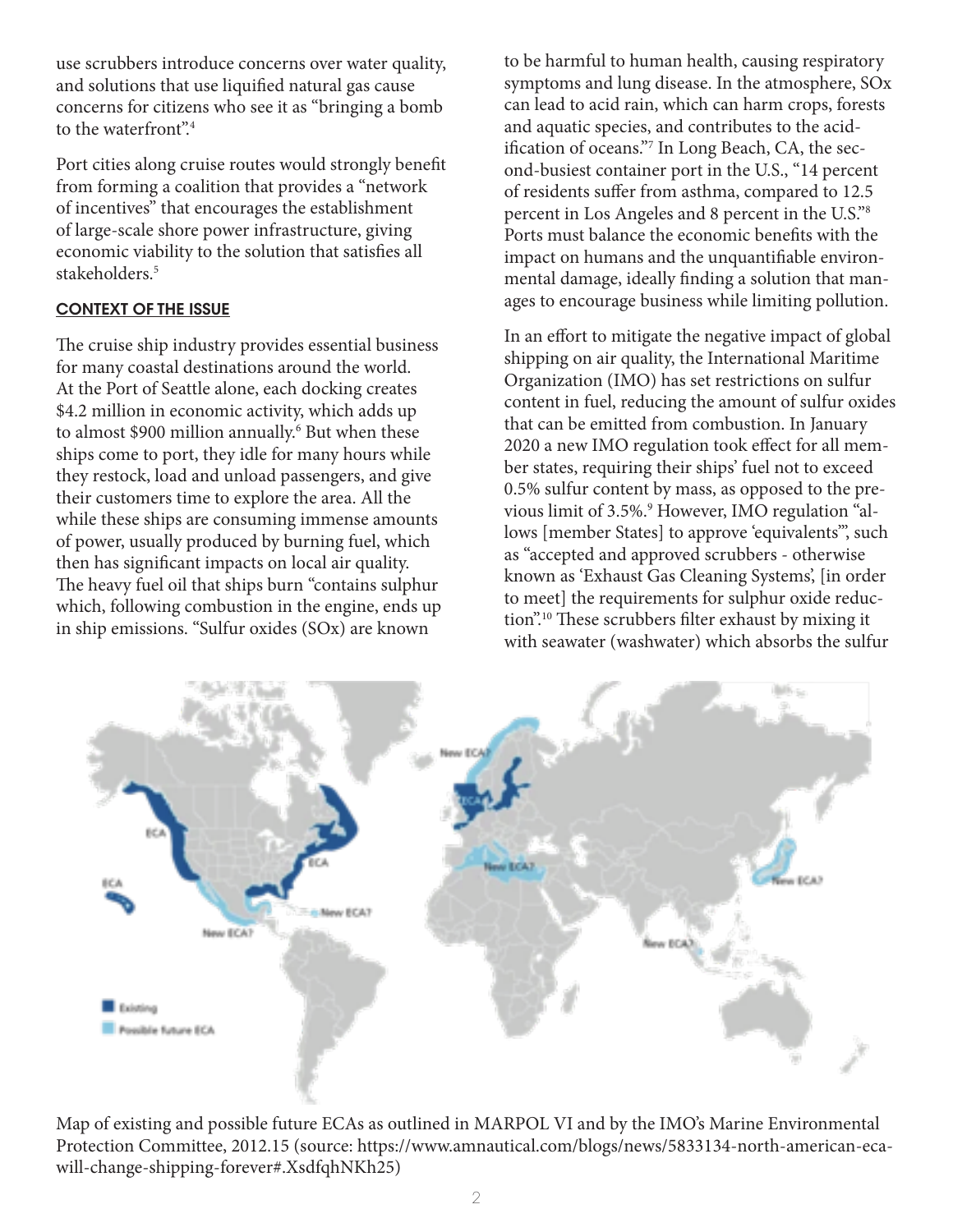oxides before the exhaust is ultimately released into the atmosphere.

In order to meet this sulfur requirement, ships are now choosing between using cleaner, more expensive fuel and investing in scrubbers. However, ships that opt for scrubbers are causing concerns over water quality. Washwater from scrubbers gets discharged into marine ecosystems, and while discharge requirements are in place for pH and nitrates, much goes unregulated on a global scale.<sup>11</sup> For example, "the IMO requests shipowners to sample and analyze washwater for a suite of metals".12 Clearly these metal pollutants cause concern, yet there are no IMO regulations, only requests. Despite the IMO continuing to study potential impacts from washwater discharge, it is difficult to understand the full effects and it remains a possibility that damage is being done in ways that haven't yet been discovered.<sup>13</sup>

While cruise ship emissions are a global issue, the situation is not the same everywhere. Certain locations have additional rules and regulations in place that offer more protection while others are only governed by global IMO standards. For example, the IMO's international convention in 1997, MARPOL VI, established Emission Control Areas (ECAs) off the coasts of North America and in the Baltic and North Sea.<sup>14</sup>

In the ECAs, IMO regulations established in 2015 require sulfur content in fuel oil used on board ships to be no greater than 0.1% by mass, five times less than the current global requirement and thirty-five times less than the global requirement that was in place from 2012 through 2019.16 In addition to location-specific requirements from the IMO, different localities also create their own regulations. In the Pacific Northwest, the Washington state government has established a no-discharge zone in Puget Sound, meaning that wastewater from ships, treated or not, is prohibited from being released into the water.<sup>17</sup> The multilayered levels of regulation introduce complexities that make each port different.

The unique situation at each port heavily depends on local stakeholders including cruise lines, local officials, environmentalists, and community members concerned about local air and water quality. On the business side, the livelihood of a giant economic motivator is at stake. On the environmental side, pollution has real and imminent dangers as seen with the nearly doubled asthma rates in port cities.<sup>18</sup>

There are high stakes on both sides of the issue, which is why it's imperative that this situation is handled correctly.

### **CRITIQUE**

Many different approaches across multiple levels of government are being taken to combat this issue, ranging from temporary mitigations to long-term solutions. On the global scale, the air pollution issue is primarily addressed with sulfur regulations, leaving member states to independently implement further measures that mitigate environmental concerns. One such measure is shore power, which enables cruise ships to plug into the power grid of the port city, eliminating the need to burn fuel in port. Another is transitioning to liquified natural gas, which burns much cleaner and emits zero sulfur oxides. However, many of these methods also include drawbacks that introduce new problems, and some are difficult to implement on a larger scale.

Despite the IMO's increasingly strict regulations, the impact is minimal. Advancement of these regulations is too slow because they're severely limited by the member states who struggle to implement the necessary changes. Although the IMO is capable of using a phased approach such as with Environmental Control Areas, it must provide a solution that works for all member states. A primary motivation for joining the IMO and being subjected to these regulations is the understanding that everyone is treated equally and that all are working together to reach a common goal. The system falls apart if not all member states are able to comply with IMO regulations. This means that progress is restricted by the weakest members. For example, a major challenge in implementing the 2020 global sulfur limit was ensuring that all member states had the required refinery infrastructure to provide compliant fuels to ships, as poorer countries struggled to implement required changes.<sup>19</sup>

While baseline improvements do make a positive impact, for many states already ahead of those baselines such as the U.S. and Canada, these regulations are overdue and don't have any impact. It might take decades for the global baseline to reach the current levels in Emission Control Areas. Even still, sulfur regulations only solve half of the problem - air qual-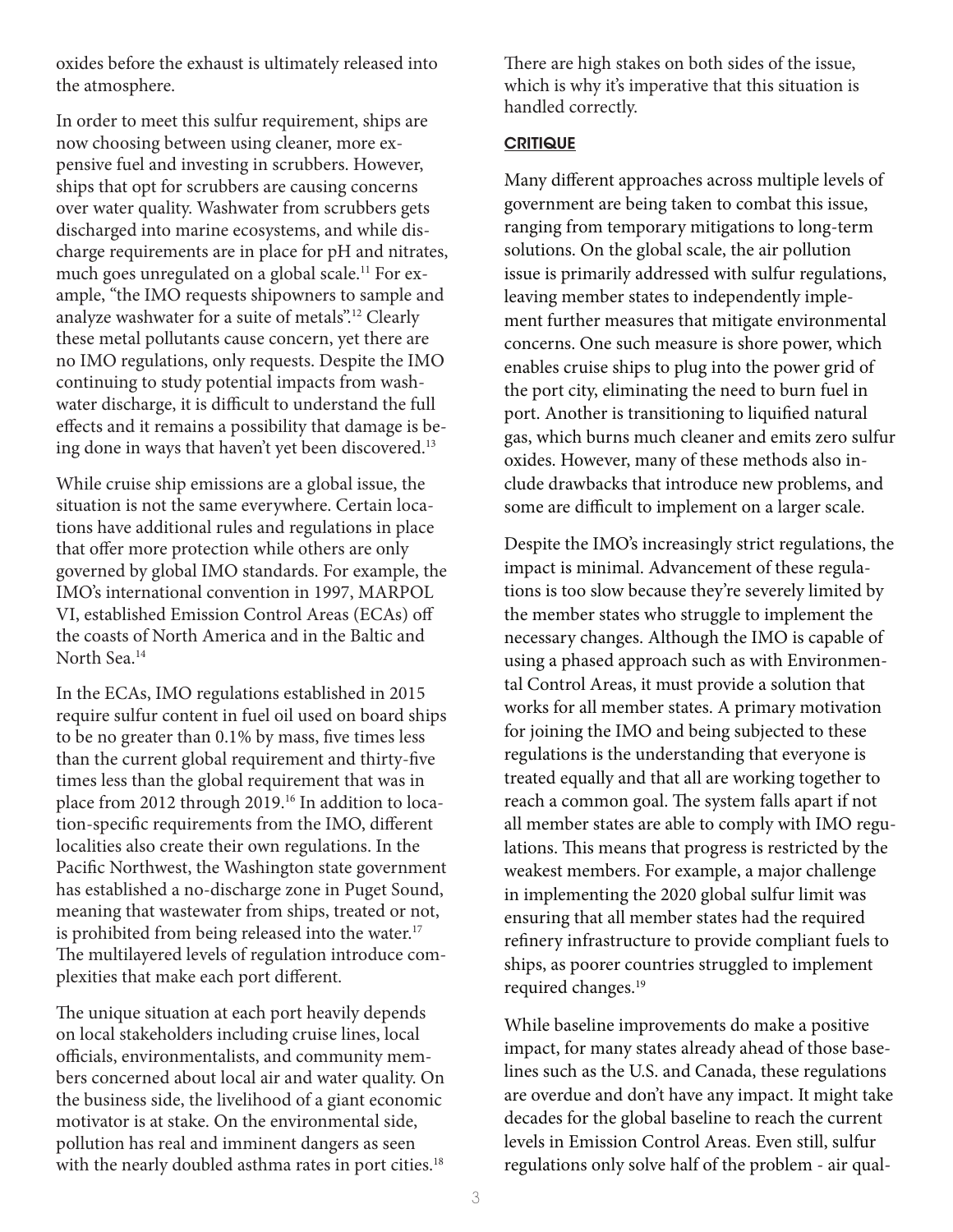

*Cruise ships docked at Seattle's Terminal 91, which is equipped with shore power infrastructure. (source: https:// www.portseattle.org/places/smith-cove-cruise-terminal-pier-91)*

ity is reduced, but nothing is changed in the way of greenhouse gas emissions and wash water discharge.

In order to completely eliminate emissions in port, high-voltage shore power has been implemented at ten ports across the U.S. as of March 2017.<sup>20</sup> When using shore power, cruise ships disconnect their fuel-burning power systems and instead draw from the port city's electrical grid. While this appears to be an effective way to reduce emissions, it heavily depends on how the city gets its power. At the Port of Seattle, over ninety percent of electricity is generated from hydroelectric power, and in this case shore power is the "silver bullet"<sup>21</sup>. But in other ports like New York Harbor, the energy source is not as clean. Less than "23 percent of New York's electric power today comes from a variety of renewable sources".<sup>22</sup> Avoiding emissions in port at the expense of burning fossil fuels at the power plant does not solve greenhouse gas and air quality issues, it only moves the problem elsewhere.

in a best case scenario, infrastructure is costly and there is currently little motivation for investment. From the ships' perspective, upgrading their fleet to comply with shore power is a costly endeavor. Additionally, destination ports might not even have the infrastructure to supply them with power, and if they do, it's more expensive to pay for the city's power than to burn more fuel on the ship.<sup>23</sup> From the ports' perspective it's also a significant monetary investment, with no guarantee that the docking ships would be equipped to accept shore power. And if they only permitted ships compatible with shore power, they would lose significant business.

Another solution that is more feasible but provides less overall benefit than shore power is ships' use of liquified natural gas. This fuel does not emit sulfur dioxides, although it still contributes to greenhouse gases, the amount of which depends on the infrastructure and supply chain.<sup>24</sup> New cruise ships are being designed to use liquified natural gas, which would have significant positive impacts on air

In the few cases where shore power could operate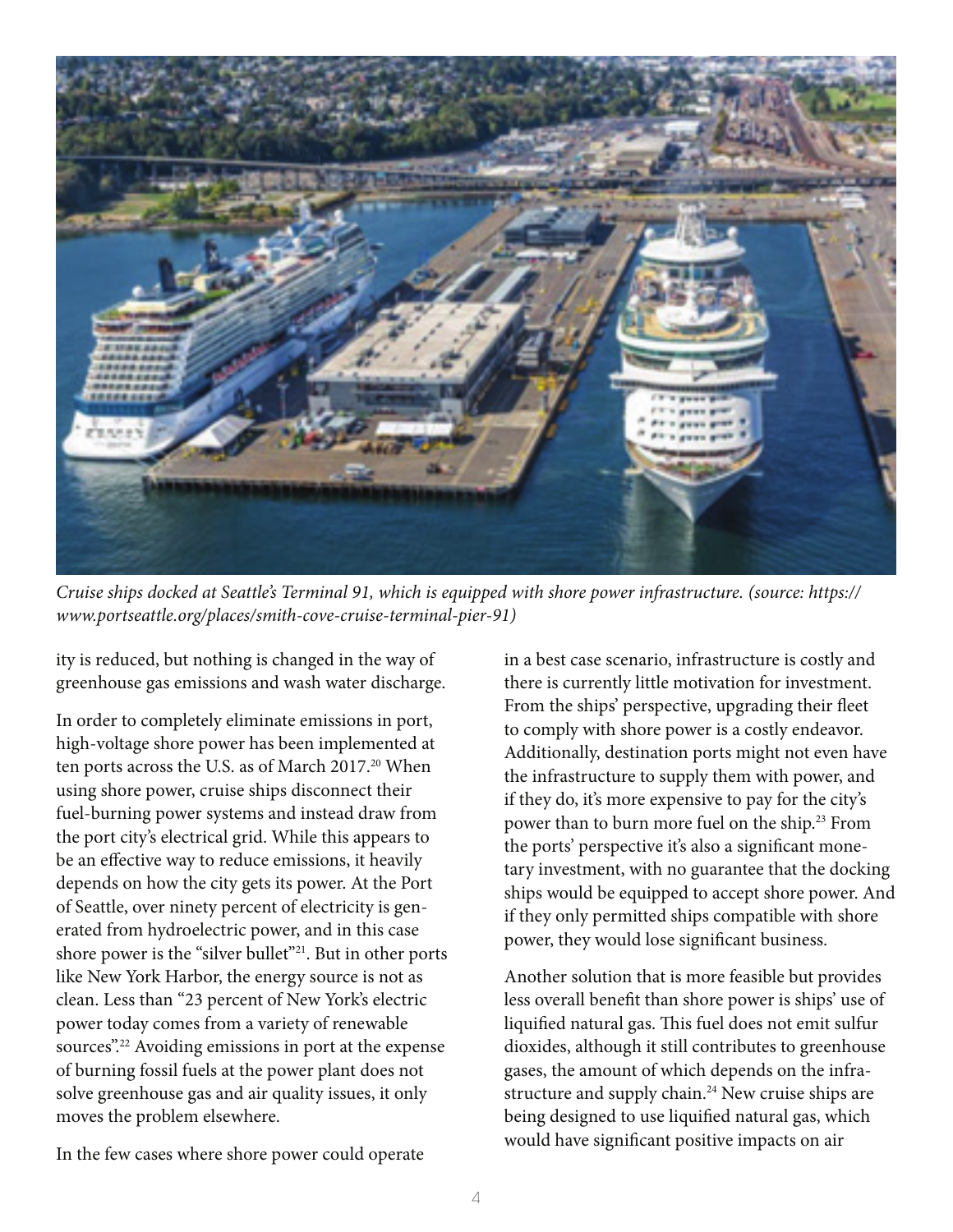quality. However, some communities are wary of the dangers involved in supplying liquified natural gas at the waterfront.25 In order to stay liquid, the gas must be contained under pressure and kept cool. If these systems fail, the liquid vaporizes back into natural gas, expanding to 600 times its volume and introducing the risk of ignition or explosion.26 Even if the benefits outweigh the risks, many communities are strongly against building infrastructure to provide ships with liquified natural gas.<sup>27</sup>

#### POLICY RECOMMENDATION

Missing from the current approaches is a long-term plan that addresses both air quality and greenhouse gas emissions, and at the same time appeals economically in a way that motivates both cruise ships and ports. These can all be addressed by establishing a "network of incentives" that encourages development and use of shore power infrastructure.<sup>28</sup>

The major issue with current shore power solutions is that it's not widespread and there's little motivation for change. Right now, if shore power infrastructure is developed, it's difficult to ensure that it will be fully utilized. And when it is utilized, cruise ships pay more for electric power than if they were burning fuel.<sup>29</sup> From an economic standpoint, it's difficult to justify this. For this reason, ports along the same route would benefit from forming a coalition, all agreeing to subsidize electricity costs such that it makes up for the investment in shore power infrastructure.

According to the itinerary of the Carnival Panorama cruise ship, it spends four days per week in port $^{30}$ . Assuming an expected ship lifetime of twenty-five years and year-round service, this comes out to 5,200 days spent in port. If provided with an incentive of \$1,000 per day for using shore power, each cruise ship would save \$5.2 million over its lifetime. Using the Port of Seattle as a reference, the average cost for landside infrastructure was \$1.6 million per berth, and the average cost to retrofit a ship was \$860,000.<sup>31</sup> Assuming the shore power berth to be fully booked, a ship that spends four out of seven days in port would only be responsible for four sevenths of the cost of a single berth, or around \$915,000. Adding this to the retrofit cost totals just



*A typical round-trip cruise route in the Pacific Northwest, showing ports that could form a coalition. (source: https://www.alaska.org/advice/alaska-cruise-routes)*

under \$1.8 million to fund shore power for a single ship. Savings from incentives at \$1000 per day docked would yield nearly 300% returns on the initial investment over twenty-five years, equivalent to an annual return of 4.5%.

While cruise lines would be satisfied with their return on investment, there would be significant costs from ports. In order to provide a \$1,000 incentive to cruise ships, the cost of using shore power must be \$1,000 cheaper than the cost of burning fuel. According to an estimate by Princess, a cruise line owned by Carnival, the estimated power cost is "\$3,500/day for diesel fuel if engines were used while in port" compared to "\$4-5,000/ day for surplus hydroelectric power."32 Reducing the price from \$4-5,000 to \$2500 would require a \$2,000 subsidy, which would be provided by local government. When each cruise ship docking provides \$4.2 million in economic activity as in the Port of Seattle, and generates \$273,000 in tax revenue assuming the Washington state sales tax of 6.5%, it becomes easy to support a \$2,000 subsidy that protects air and water quality and supports the longevity of the cruise industry.